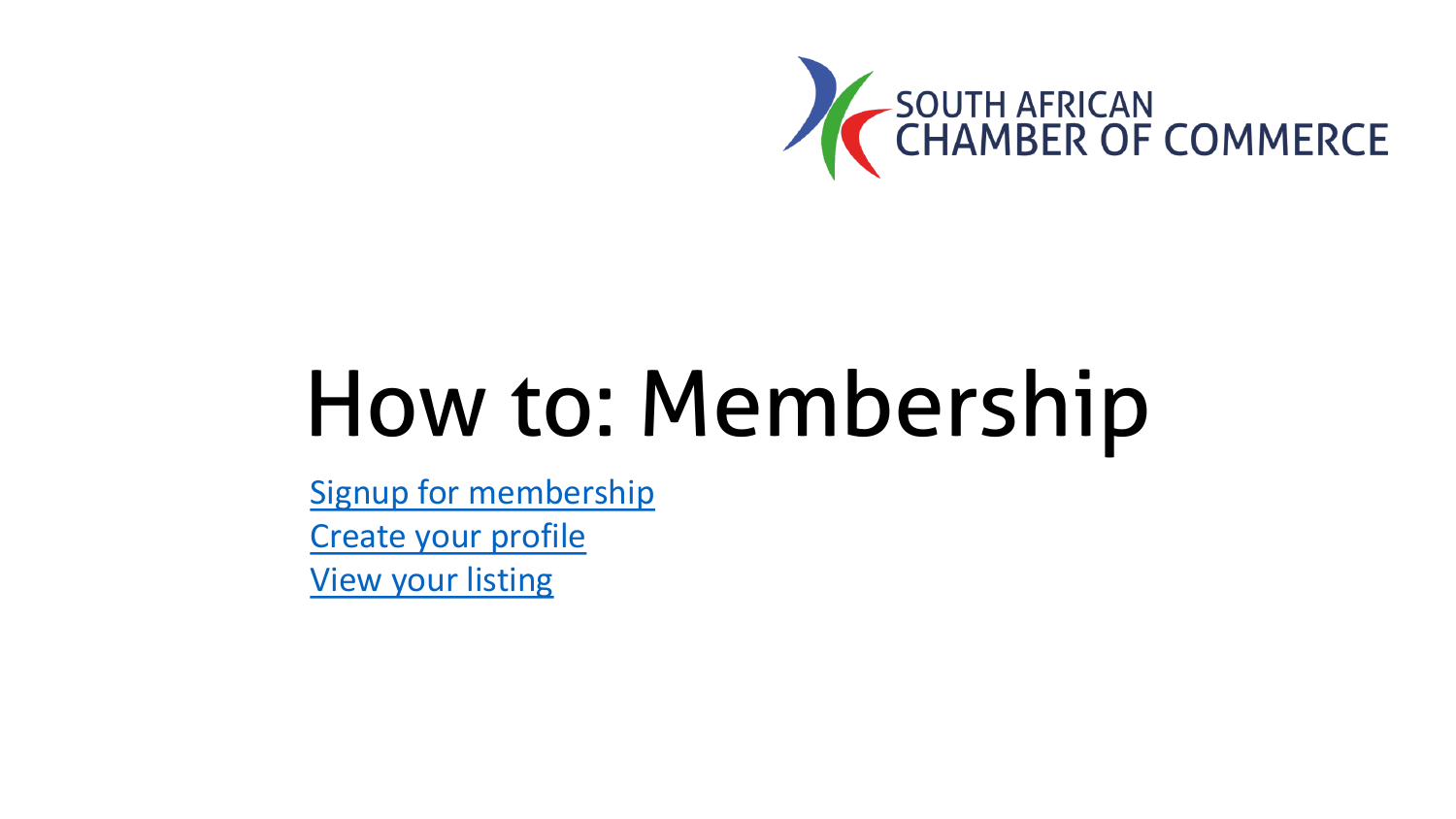

# <span id="page-1-0"></span>Signup for Membership

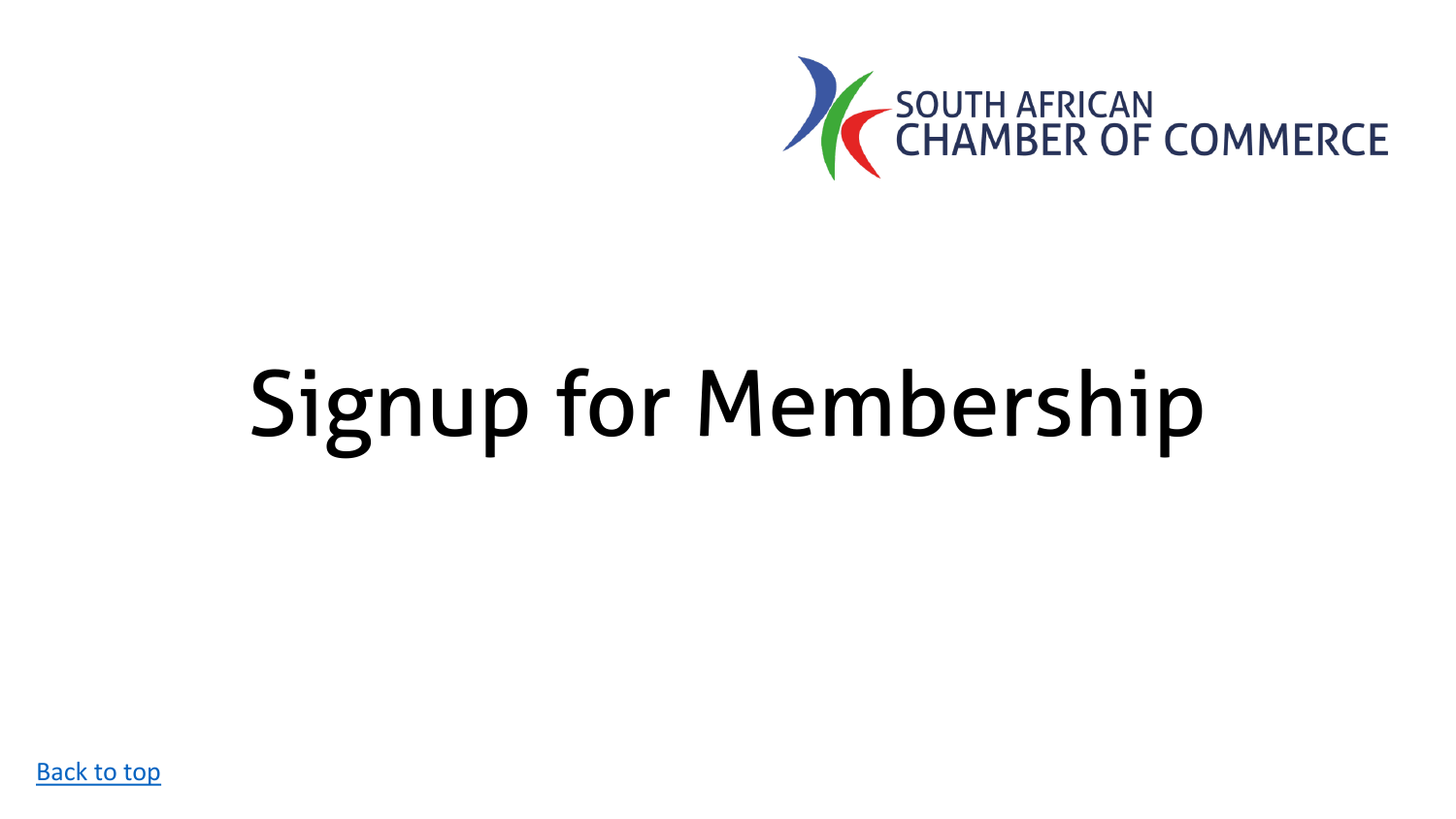

## If you already have an account, click to login to our website.

| <b>LOGIN   REGISTER</b><br>Login<br><b>Chamber Events</b><br>If you don't have an account, please register.<br>Don't Rush It - Embrace the Curve<br>Username or E-mail *<br>B Thu 14th May, 2020<br>Webinar - South African Solidarity Fund<br><sup>13</sup> Fri 15th May, 2020<br>Password *<br>Summer Drinks<br><sup>13</sup> Wed 1st Jul, 2020<br>Business & Community Awards 2020<br>I'm not a robot<br>Wed 16th Sep, 2020<br>reCAPTCHA<br>Privacy - Terms<br>Chamber AGM 2020<br>Thu 17th Sep, 2020<br>Keep me signed in<br>Winter Drinks<br>Login<br>Register<br><sup>13</sup> Wed 18th Nov, 2020<br>Forgot your password?<br><b>Follow Us</b><br>Problems logging in? | <b>HOME</b> | MEMBERSHIP Y | <b>EVENTS <math>\sim</math></b> | NEWS $\sim$ | <b>AWARDS</b> | <b>BUSINESS Y</b> | <b>CHAPTERS</b> | ABOUT US Y | <b>CONTACT</b> | Q |
|------------------------------------------------------------------------------------------------------------------------------------------------------------------------------------------------------------------------------------------------------------------------------------------------------------------------------------------------------------------------------------------------------------------------------------------------------------------------------------------------------------------------------------------------------------------------------------------------------------------------------------------------------------------------------|-------------|--------------|---------------------------------|-------------|---------------|-------------------|-----------------|------------|----------------|---|
|                                                                                                                                                                                                                                                                                                                                                                                                                                                                                                                                                                                                                                                                              |             |              |                                 |             |               |                   |                 |            |                |   |
|                                                                                                                                                                                                                                                                                                                                                                                                                                                                                                                                                                                                                                                                              |             |              |                                 |             |               |                   |                 |            |                |   |
|                                                                                                                                                                                                                                                                                                                                                                                                                                                                                                                                                                                                                                                                              |             |              |                                 |             |               |                   |                 |            |                |   |
|                                                                                                                                                                                                                                                                                                                                                                                                                                                                                                                                                                                                                                                                              |             |              |                                 |             |               |                   |                 |            |                |   |
|                                                                                                                                                                                                                                                                                                                                                                                                                                                                                                                                                                                                                                                                              |             |              |                                 |             |               |                   |                 |            |                |   |
|                                                                                                                                                                                                                                                                                                                                                                                                                                                                                                                                                                                                                                                                              |             |              |                                 |             |               |                   |                 |            |                |   |
|                                                                                                                                                                                                                                                                                                                                                                                                                                                                                                                                                                                                                                                                              |             |              |                                 |             |               |                   |                 |            |                |   |
|                                                                                                                                                                                                                                                                                                                                                                                                                                                                                                                                                                                                                                                                              |             |              |                                 |             |               |                   |                 |            |                |   |
|                                                                                                                                                                                                                                                                                                                                                                                                                                                                                                                                                                                                                                                                              |             |              |                                 |             |               |                   |                 |            |                |   |
|                                                                                                                                                                                                                                                                                                                                                                                                                                                                                                                                                                                                                                                                              |             |              |                                 |             |               |                   |                 |            |                |   |
|                                                                                                                                                                                                                                                                                                                                                                                                                                                                                                                                                                                                                                                                              |             |              |                                 |             |               |                   |                 |            |                |   |
|                                                                                                                                                                                                                                                                                                                                                                                                                                                                                                                                                                                                                                                                              |             |              |                                 |             |               |                   |                 |            |                |   |
|                                                                                                                                                                                                                                                                                                                                                                                                                                                                                                                                                                                                                                                                              |             |              |                                 |             |               |                   |                 |            |                |   |
|                                                                                                                                                                                                                                                                                                                                                                                                                                                                                                                                                                                                                                                                              |             |              |                                 |             |               |                   |                 |            |                |   |
|                                                                                                                                                                                                                                                                                                                                                                                                                                                                                                                                                                                                                                                                              |             |              |                                 |             |               |                   |                 |            |                |   |
|                                                                                                                                                                                                                                                                                                                                                                                                                                                                                                                                                                                                                                                                              |             |              |                                 |             |               |                   |                 |            |                |   |
| Follow @SAChamberUK                                                                                                                                                                                                                                                                                                                                                                                                                                                                                                                                                                                                                                                          |             |              |                                 |             |               |                   |                 |            |                |   |

South Afric... **Dalliko Dago** 

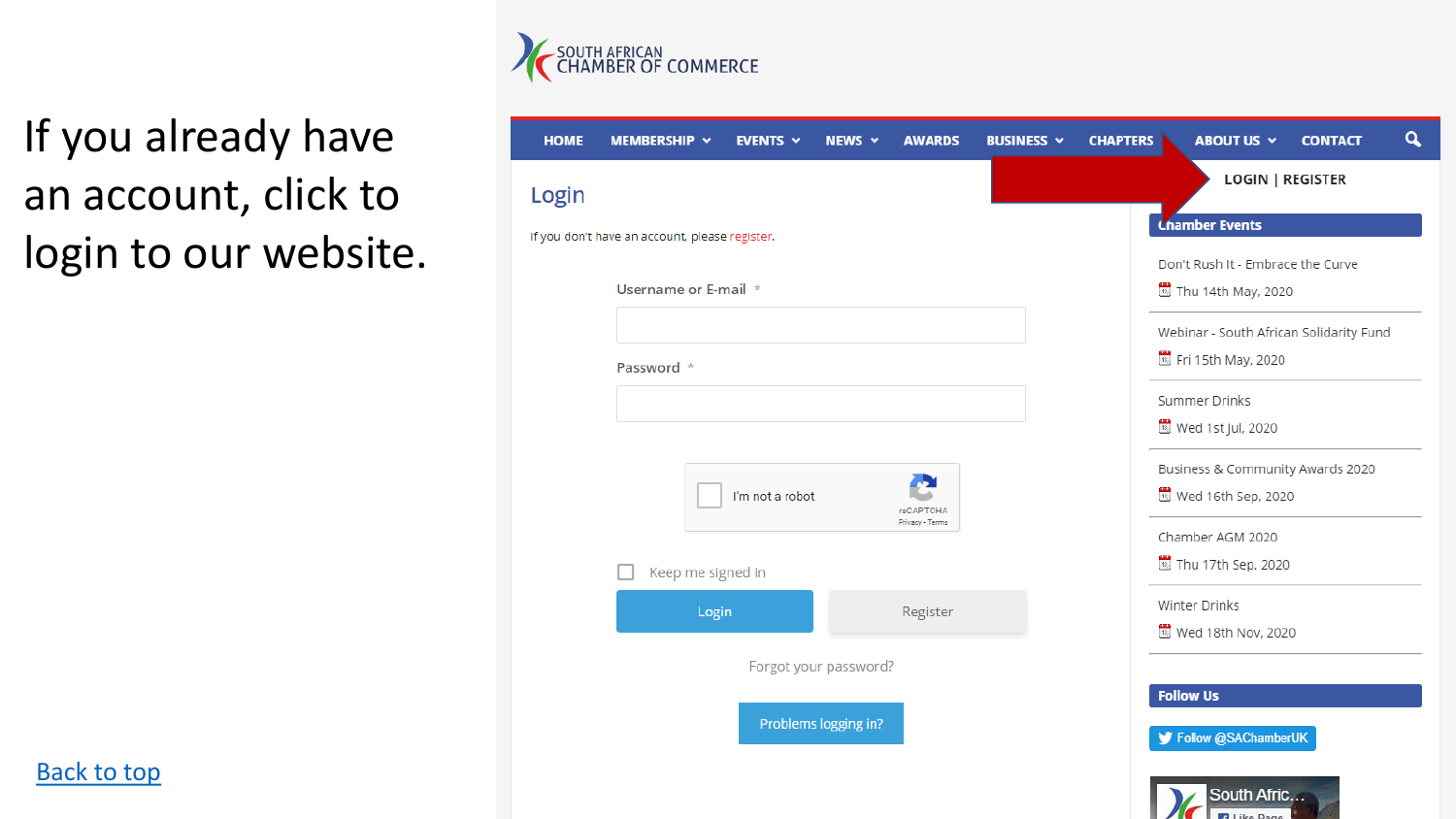

If not, click to register a new account on our website.

Complete all the requested information, keeping a record of your password.

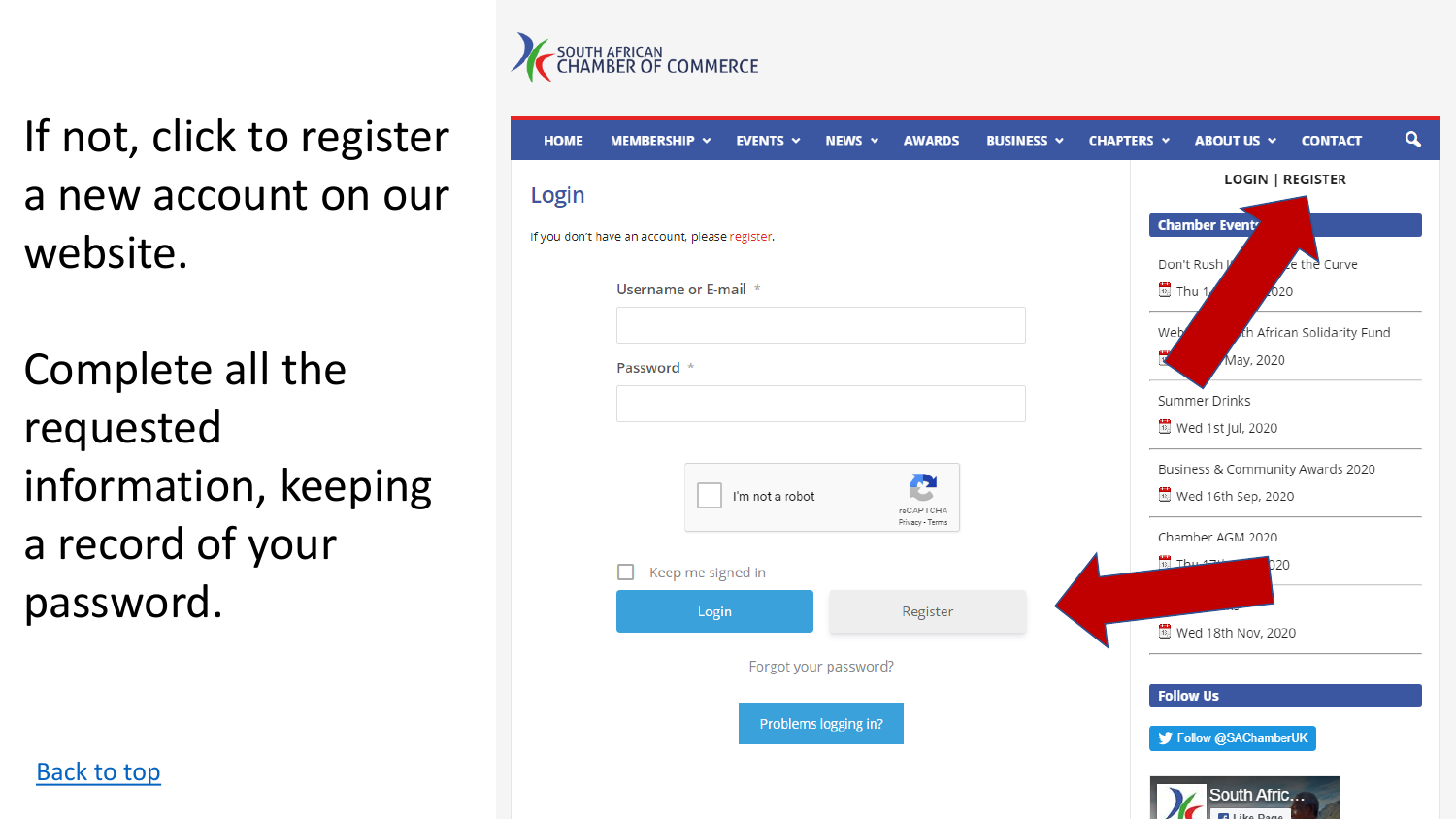

## To login, enter your email address and password.

| Login |                                                |                 | <b>LOGIN   REGISTER</b>                 |
|-------|------------------------------------------------|-----------------|-----------------------------------------|
|       | If you don't have an account, please register. |                 | <b>Chamber Events</b>                   |
|       |                                                |                 | Don't Rush It - Embrace the Curve       |
|       | Username or E-mail *                           |                 | Thu 14th May, 2020                      |
|       |                                                |                 | Webinar - South African Solidarity Fund |
|       | Password *                                     |                 | B Fri 15th May, 2020                    |
|       |                                                |                 | Summer Drinks                           |
|       |                                                |                 | <sup>13</sup> Wed 1st Jul, 2020         |
|       |                                                |                 | Business & Community Awards 2020        |
|       | I'm not a robot                                | reCAPTCHA       | Wed 16th Sep, 2020                      |
|       |                                                | Privacy - Terms | Chamber AGM 2020                        |
|       | Keep me signed in                              |                 | Thu 17th Sep, 2020                      |
|       | Login                                          | Register        | Winter Drinks                           |
|       |                                                |                 | <b>B</b> Wed 18th Nov, 2020             |
|       | Forgot your password?                          |                 |                                         |
|       |                                                |                 | <b>Follow Us</b>                        |

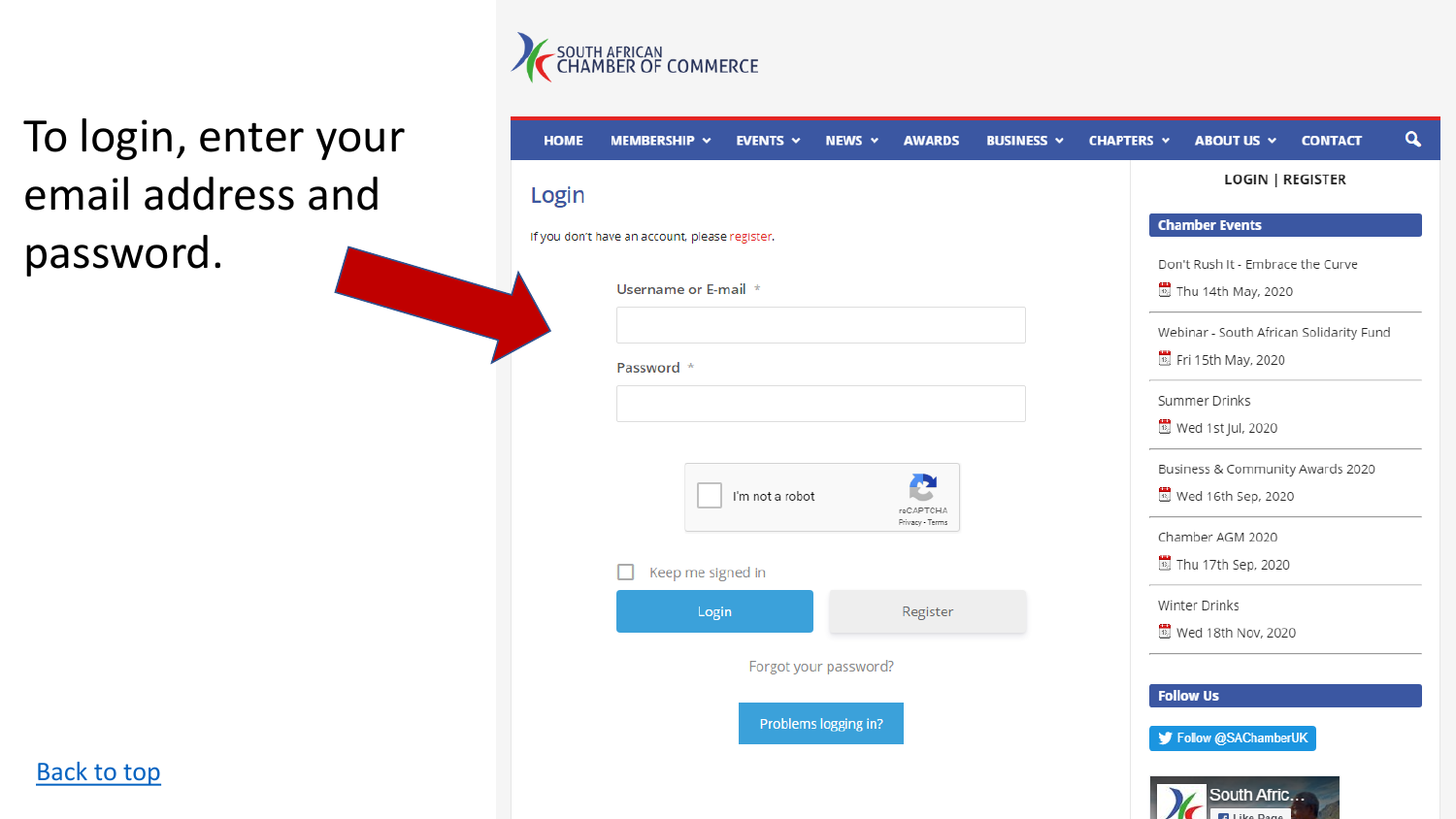

Check the "I am not a robot" box; to login automatically next time you visit the site, check "Keep me signed in".

Then click "Login".



South Afric... **Bill Like Dans** 

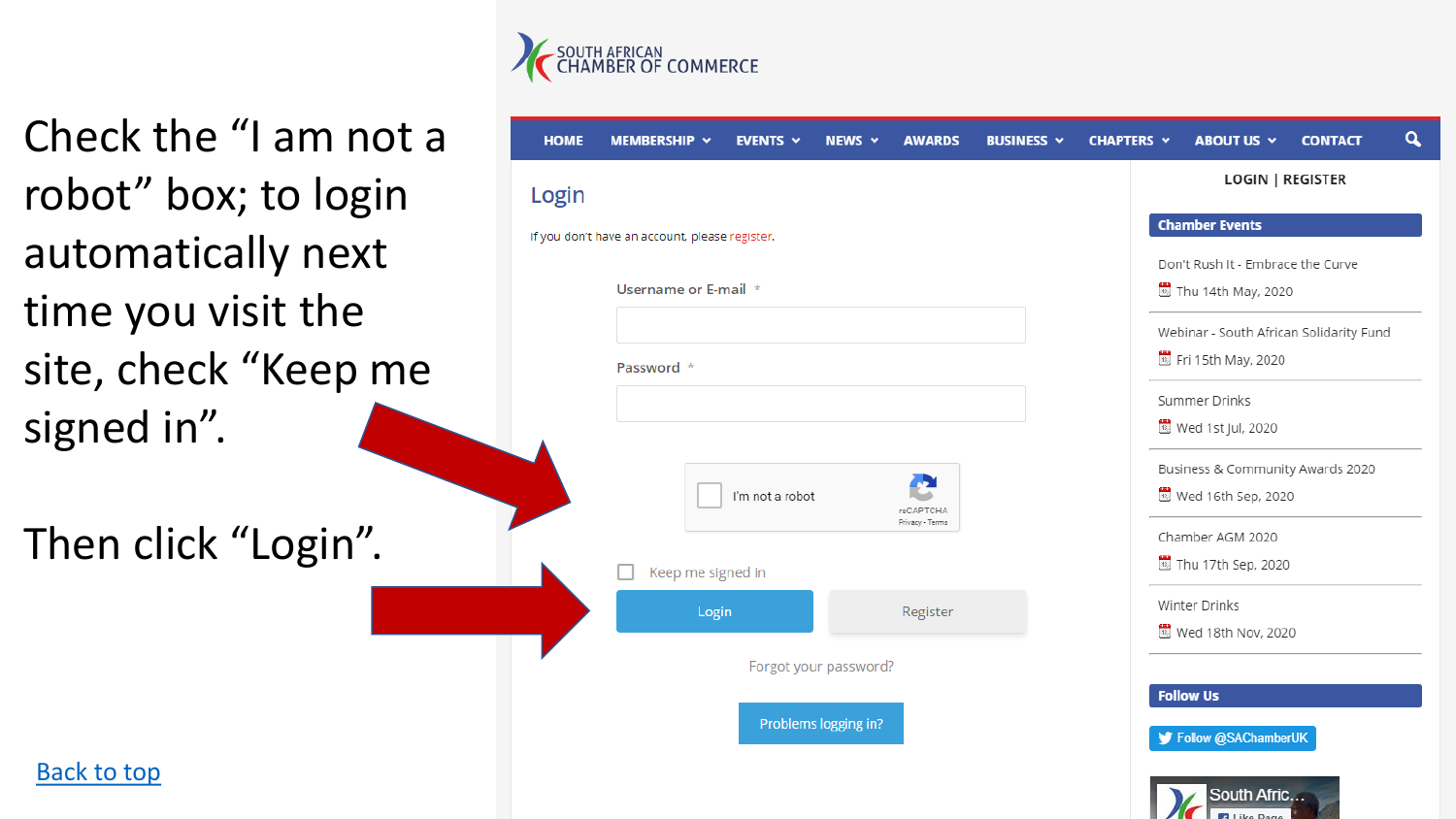

# Click "My Membership" on the Membership menu tab.



**TRENDING NOW** 

Lucas Radebe becomes Solidarity Walk Ambassador

#### **Platinum Members**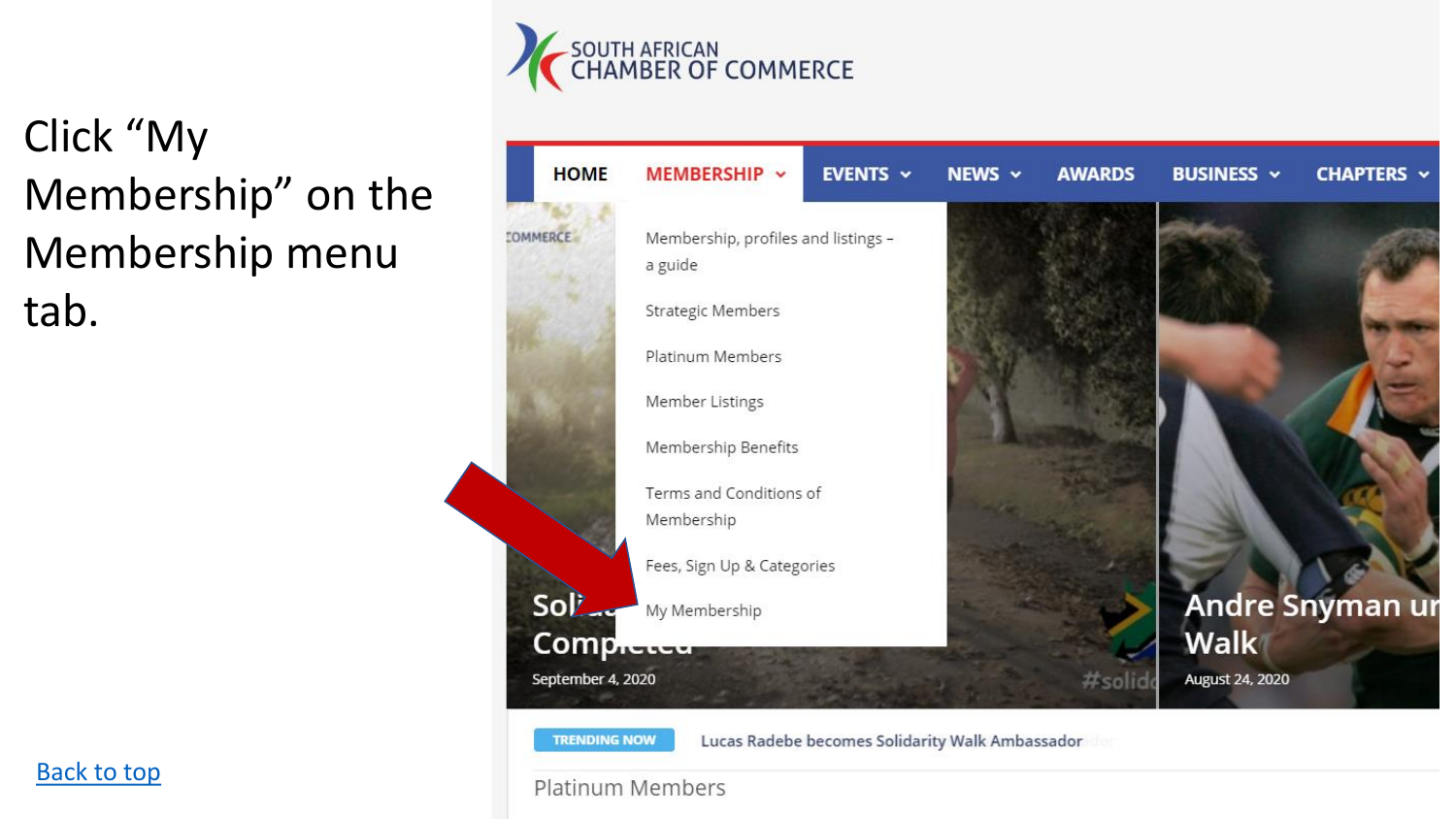If you are not currently a member, you will be presented with the option to Signup.



| <b>HOME</b>                 | <b>MEMBERSHIP v</b>             | <b>EVENTS</b> $\sim$ | <b>MY INVITATIONS</b> | <b>MY DETAI</b> |
|-----------------------------|---------------------------------|----------------------|-----------------------|-----------------|
| <b>Membership</b><br>Signup | You are not currently a member. |                      |                       |                 |

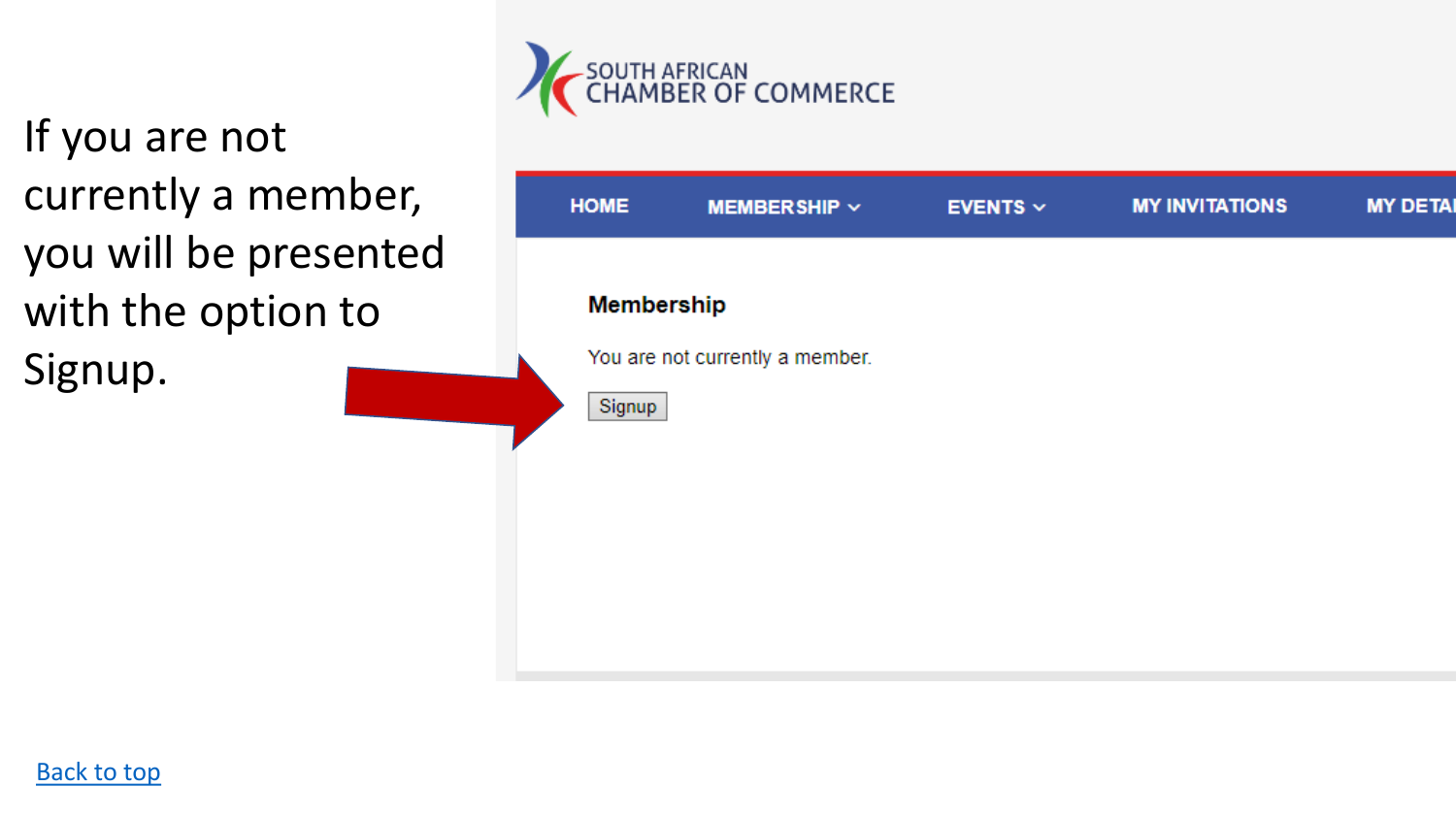#### **VIEW FULL DENEFITS IADLE**

# Select the membership level of your choice.

| <b>Membership Category</b>                   | <b>Details</b>                                                                            | <b>Benefits</b>                  | £ Ex VAT               | Total £                |
|----------------------------------------------|-------------------------------------------------------------------------------------------|----------------------------------|------------------------|------------------------|
| <b>Strategic Member</b>                      | Any organisation or person with interest to partner with<br>the Chamber in a specific way | Platinum<br><b>Benefits Plus</b> | Price to be<br>agreed. | Price to be<br>agreed. |
| Platinum Member                              | Any organisation or person with interest to gain<br>recognition and Platinum benefits     | Platinum<br><b>Benefits</b>      | £4,900                 | £5,880                 |
| Corporate Member                             | Larger Corporates > 250 people                                                            | <b>Gold Benefits</b>             | £1,900                 | £2.280                 |
| <b>SME Member</b>                            | Companies 11 to 250 people                                                                | Silver<br><b>Benefits</b>        | £990                   | £1,188                 |
| Entrepreneur / NGO /<br>Charity / NFP Member | Companies up to 10 people Charities & Not-for-Profit                                      | Standard<br><b>Benefits</b>      | £290                   | £348                   |
| Professional / Individual<br>Member          | Individual                                                                                | Standard<br><b>Benefits</b>      | £190                   | £228                   |
| Overseas, Retiree, Student,<br>Associate     | Individual                                                                                | Limited<br><b>Benefits</b>       | £95                    | £114                   |
| <b>Young Professional</b>                    | Individual aged 18 to 35                                                                  | Standard<br><b>Benefits</b>      | £50                    | £60                    |

For full membership benefits, please scroll down this page or download this pdf.

#### How to signup

Either select the level of membership you want by clicking on the name in the table above, or scroll down to browse through all the membership options. Then click 'Signup' on the appropriate level.

Once signed up, to be listed as a member on this website please enter the details you would like to be displayed on your my membership page and select whether you want them to be on public view or only visible to other members.

#### **Strategic Member**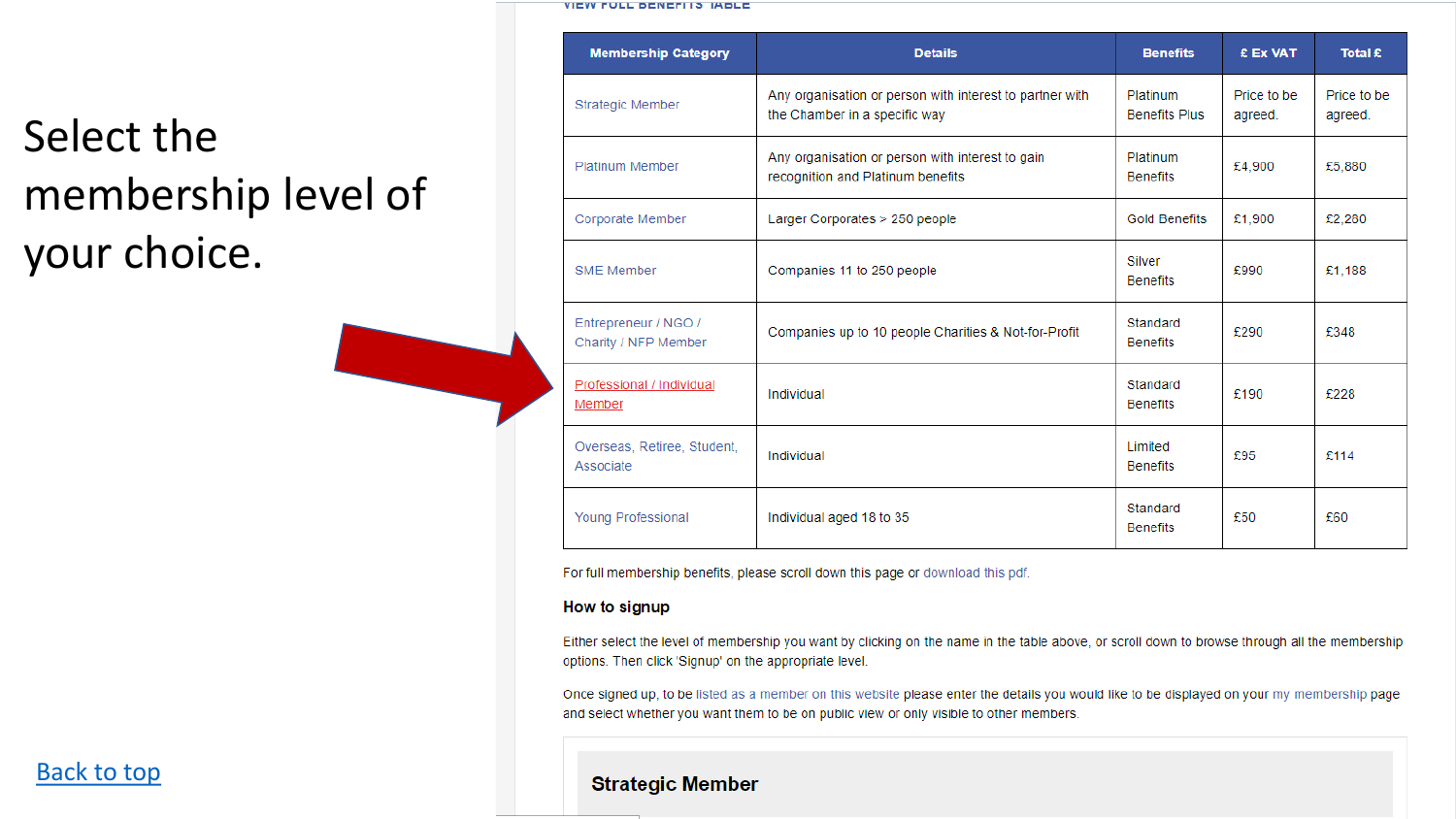# If you're happy with your choice, click "Signup".

#### **Professional / Individual Member**

These two membership categories (see Entrepreneur, NGO, Charity, NFP Member above) are to cater for the following groups of members, the benefits being the same:

- entities that are charitable and not for profit in nature
- entrepreneurs with less than 11 employees
- professionals or individuals

#### **Key Benefits:**

All benefits enjoyed by individual members, plus:

- Eligible for involvement in a Committee project
- 1 named contact on the membership list for private and general invitations and with whom members can make contact
- Partake in policy / lobbying or advocacy
- Request business introductions
- Access to the SACC Members website
- Attendance to all Chamber Connect events for free
- Invite to the Summer Drinks
- Networking at all events attended
- Online Forums
- Attend Webinars for free (in most cases)
- Platform to promote achievements and accolades
- Invitations to private functions these can be paid or unpaid, SACC or Third Party
- Access to content on the Member's Portal
- Access the services of the Business Hub
- Access loyalty programs
- Invitations to trade missions run by the Chamber or visiting trade mission functions

If you have any question, need assistance or want to express your interest in joining please CONTACT US, we are always happy to help.

Price displayed below is VAT INCLUSIVE. (Ex Vat £190 p.a.)

GBP £228

Signup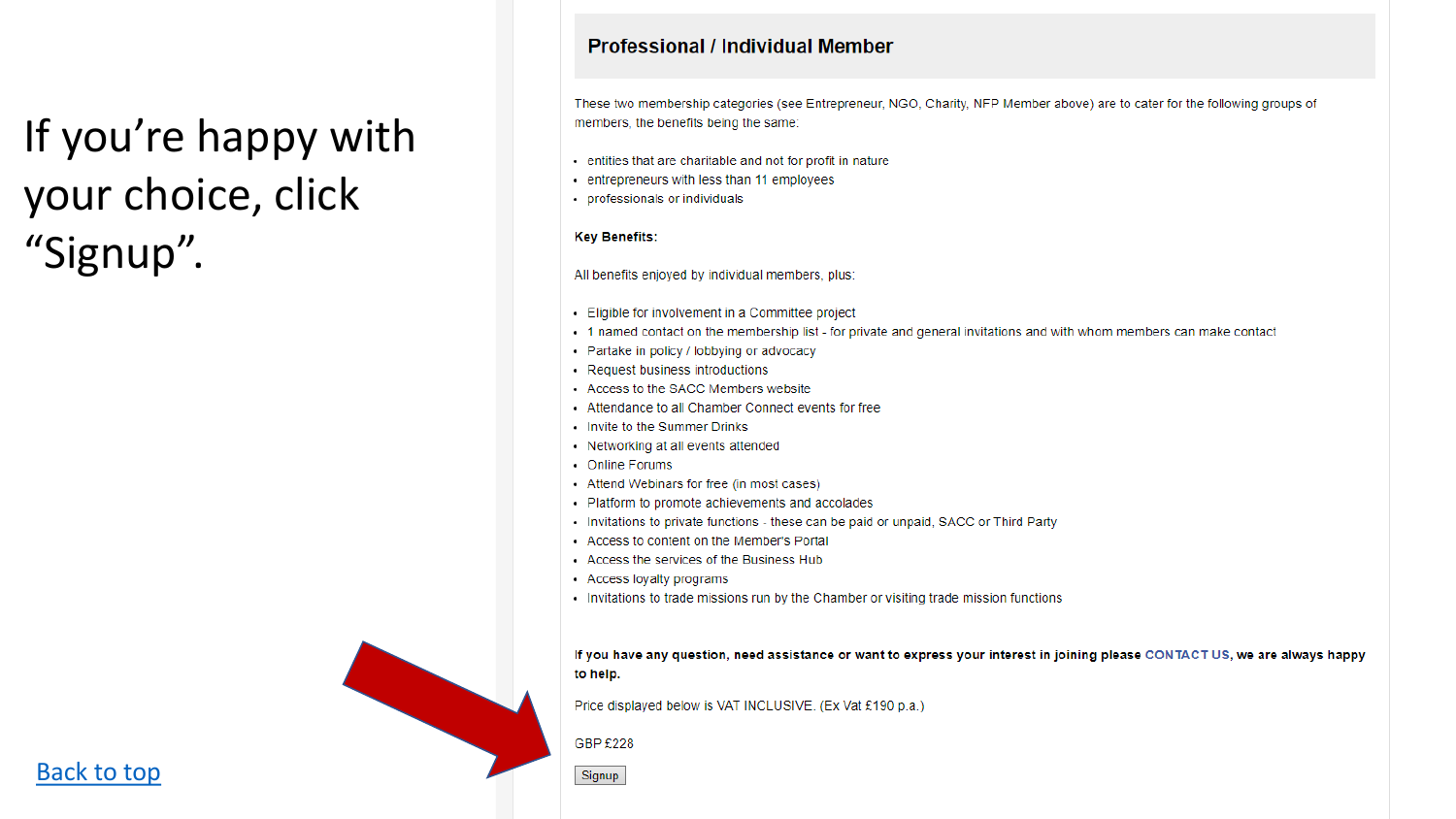

# To proceed to payment, click "Pay now".

#### **HOME** MEMBER SHIP  $\sim$ **EVENTS**  $\vee$ **MY INVITATIONS MY DETAILS CONTACT Membership Sign-Up** You're very welcome to continue to use this website and book events without signing up for full membership. If you do decide to join us, you'll enjoy the full benefits of membership including free access to events and a listing on our members page. Membership also supports the Chamber and helps us to deliver more and better services to our members and partners.



The 'Pay Now' button will take you through to PayPal to process your payment. To pay using a debit or credit card, select 'Pay as Guest' on the PayPal login screen. If that option is not visible, please clear your PayPal cookies, or open an 'incognito' session on your browser, re-login to this site and try again.

Powered by Event Factory

 $\checkmark$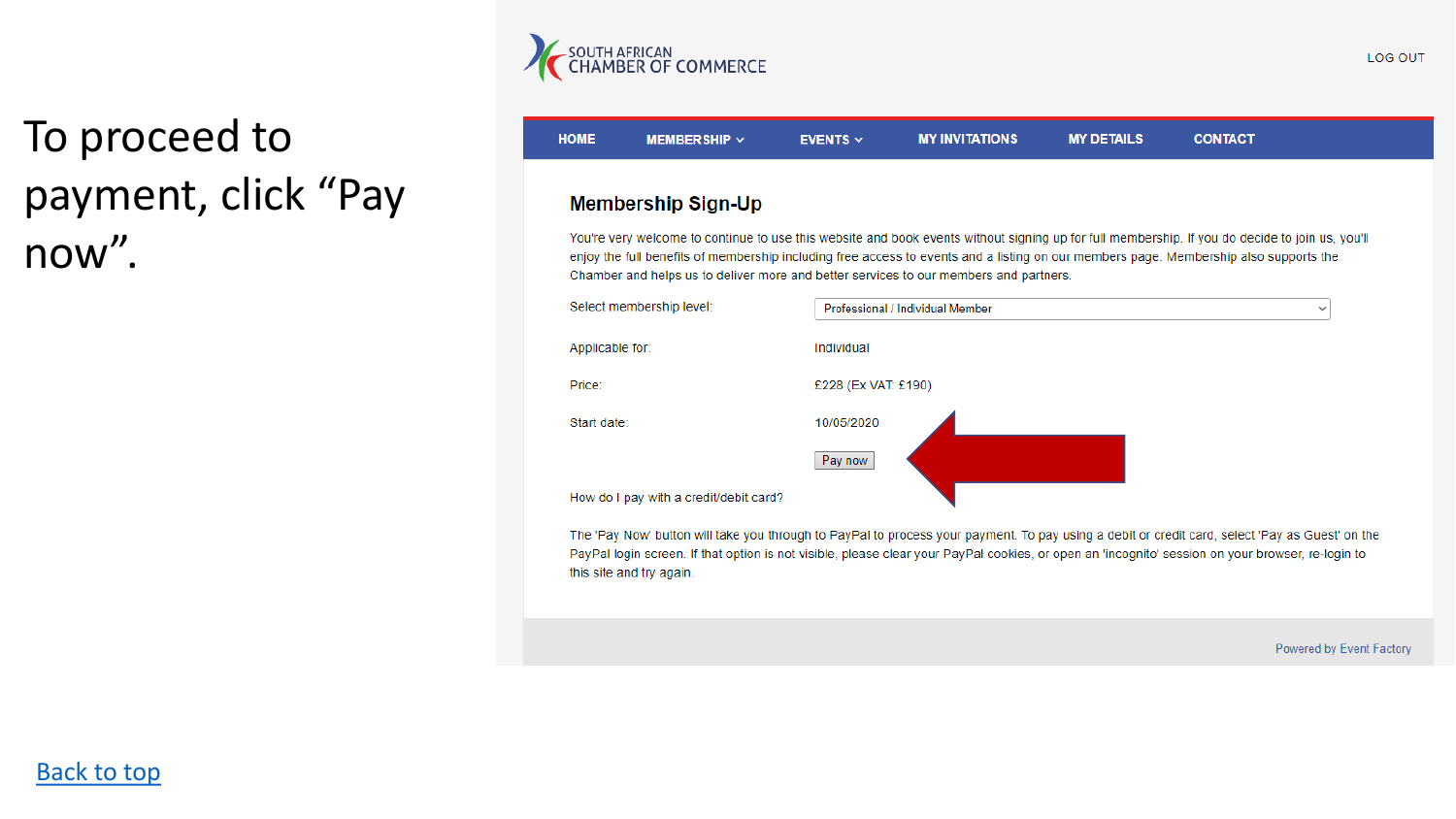Either log in to your PayPal account, or click to pay with a Debit or Credit Card.

Once your payment is complete you'll be returned to our website.



## **P** PayPal

## Log in to PayPal

Enter your email address or mobile phone number to get started.

#### Forgotten your email address?



Pay by Debit or Credit Card

Cancel and return to South African Chamber of Commerce (UK) Limited



If this option is not visible, clear your PayPal cookies, or try using a different / incognito [Back to top](#page-0-0) browser.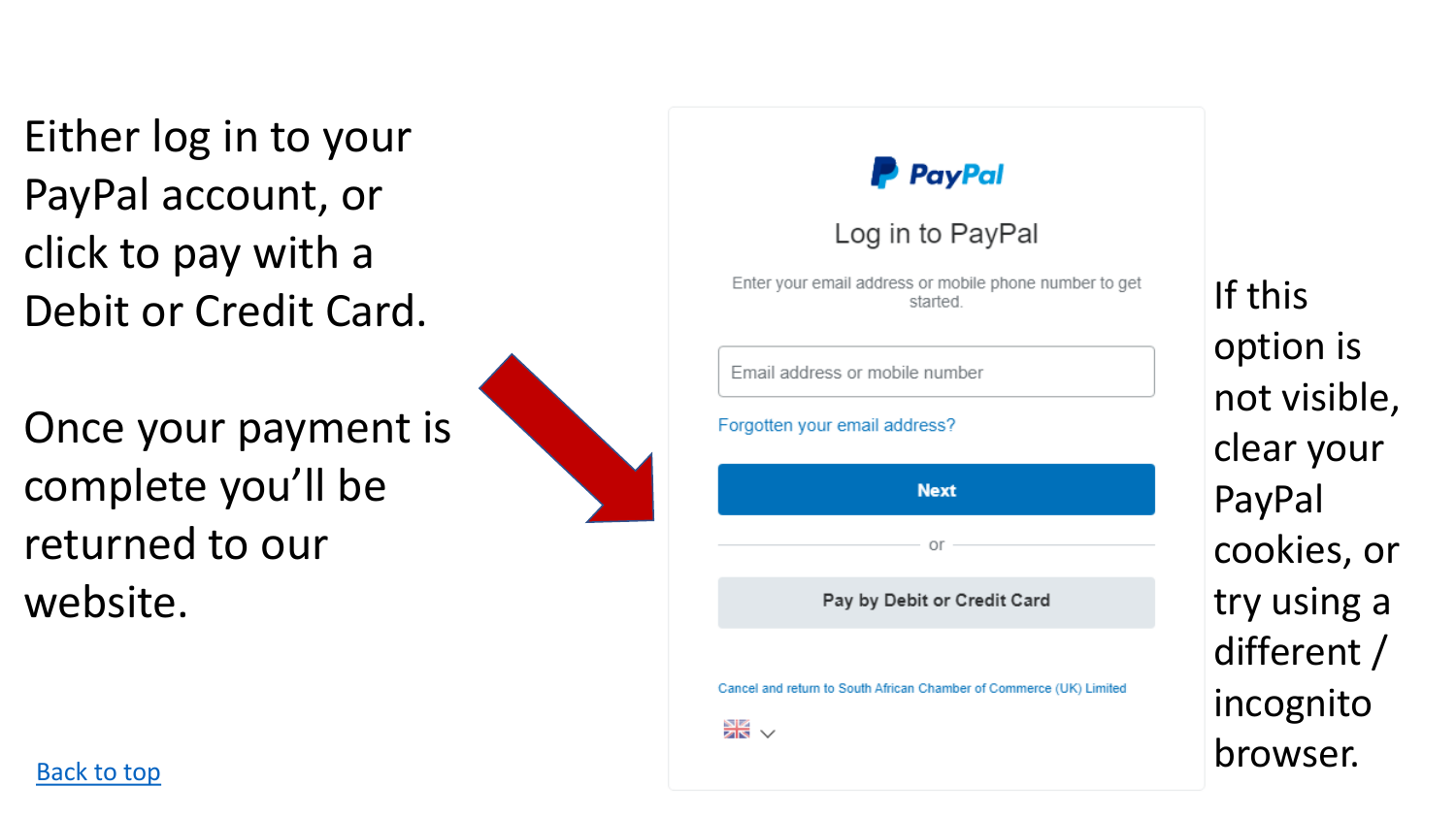

# <span id="page-12-0"></span>Create Your Profile

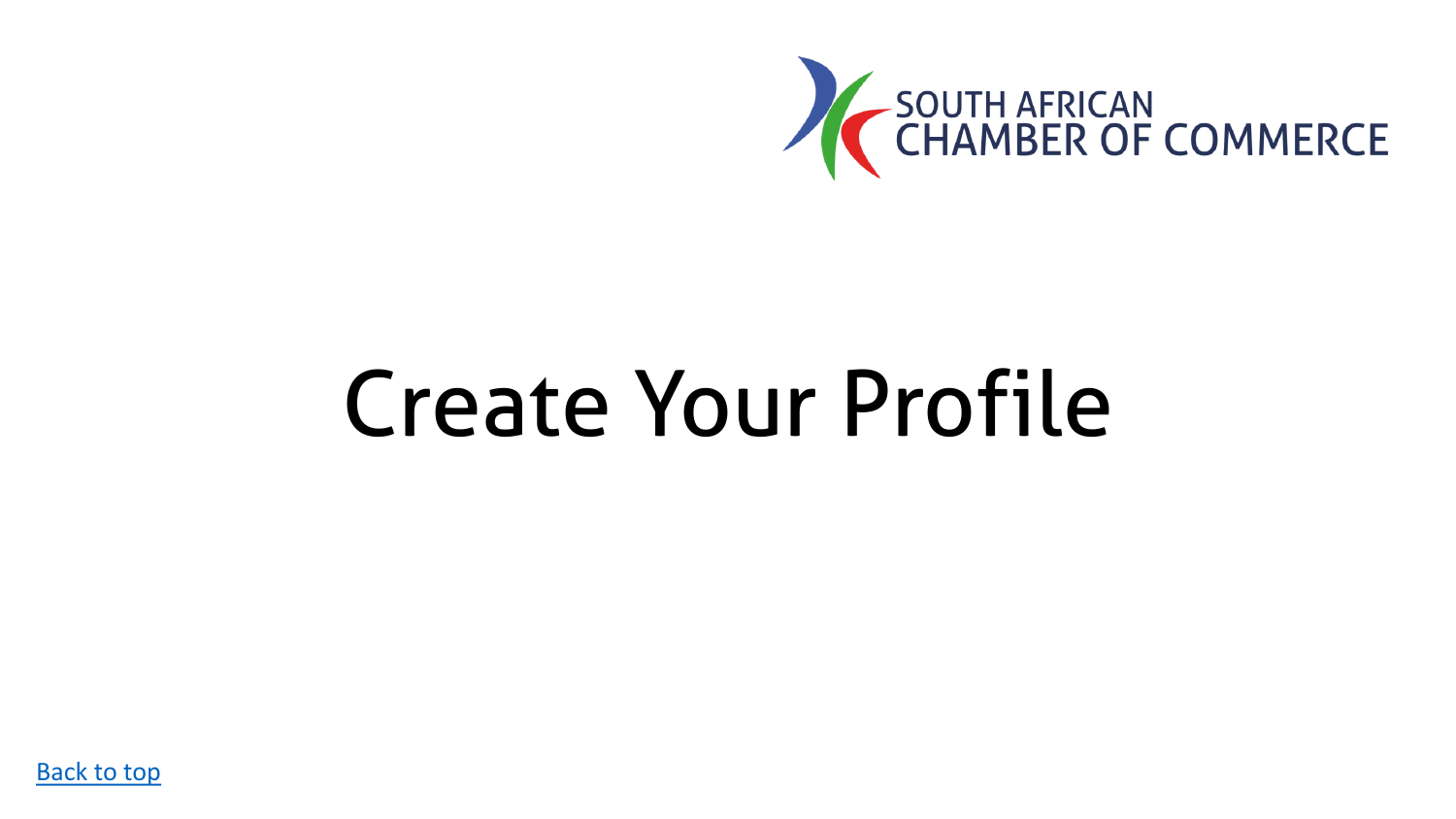

Click "My Membership" on the Membership menu tab.

You will need to be logged in to see this.





Platinum Members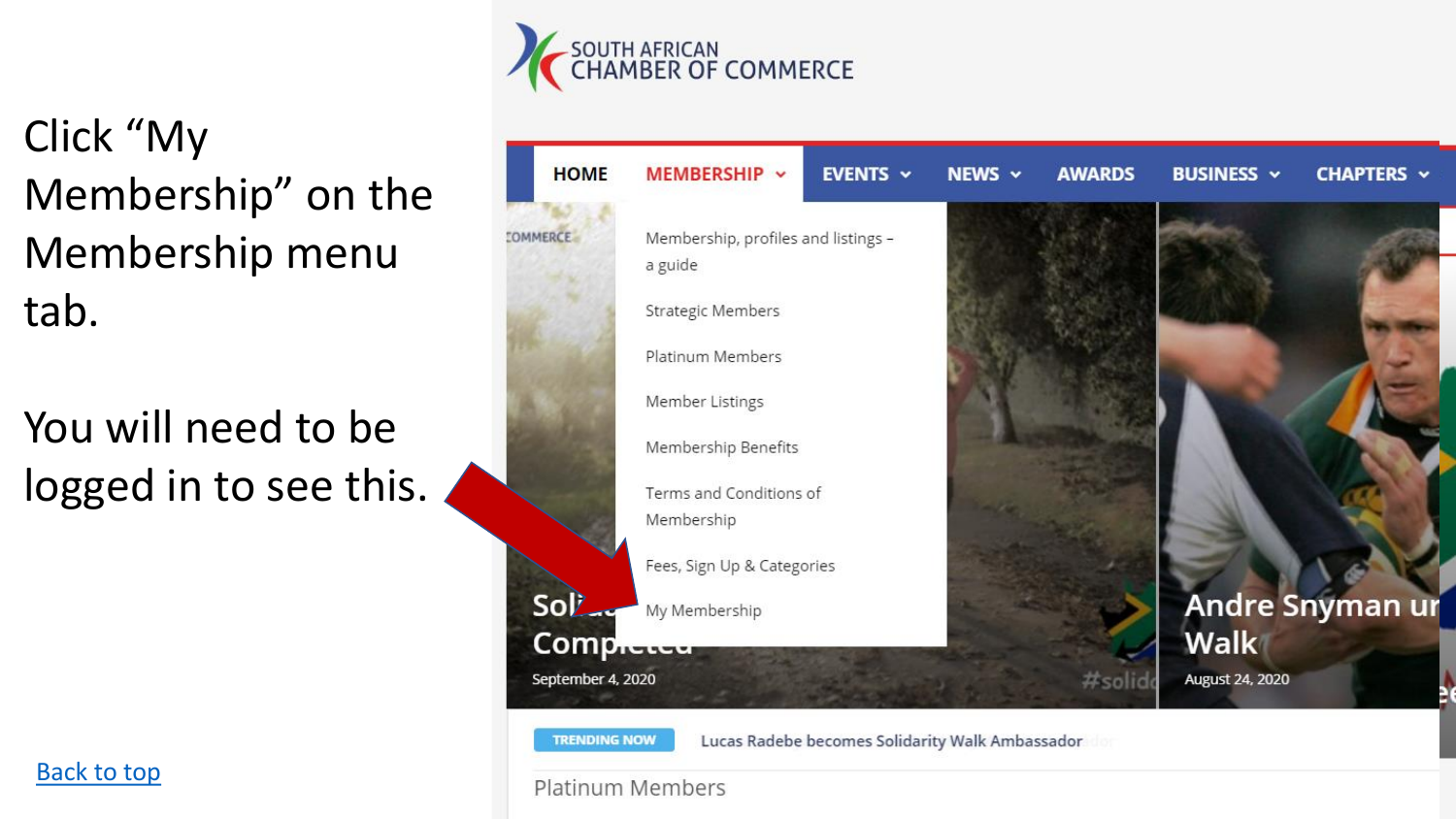

Select where you want your profile to be visible - to everyone, only to other members, or not visible.

[Back to top](#page-0-0)

| Membership history:     |                                  |               |                |              |              |               |                 |
|-------------------------|----------------------------------|---------------|----------------|--------------|--------------|---------------|-----------------|
| <b>Membership level</b> |                                  |               | Date purchased | Date starts  | Date expires | <b>Status</b> | <b>Fee paid</b> |
|                         | Professional / Individual Member |               | 10/05/2020     | 10/05/2020   | 10/05/2021   | active        | £228.00         |
| Renew                   |                                  |               |                |              |              |               |                 |
| Membership options:     |                                  |               |                |              |              |               |                 |
| Autorenew:              | $\Box$                           |               |                |              |              |               |                 |
| Profile visibility:     | None<br>Public                   |               |                | $\checkmark$ |              |               |                 |
|                         |                                  |               |                |              |              |               |                 |
| Your profile details:   | <b>None</b>                      | Members only  |                |              |              |               |                 |
| Business category:      |                                  | Please select |                | $\checkmark$ |              |               |                 |
| Profile title:          |                                  |               |                |              |              |               |                 |
| Contact person:         |                                  |               |                |              |              |               |                 |
| Position:               |                                  |               |                |              |              |               |                 |

LOG OUT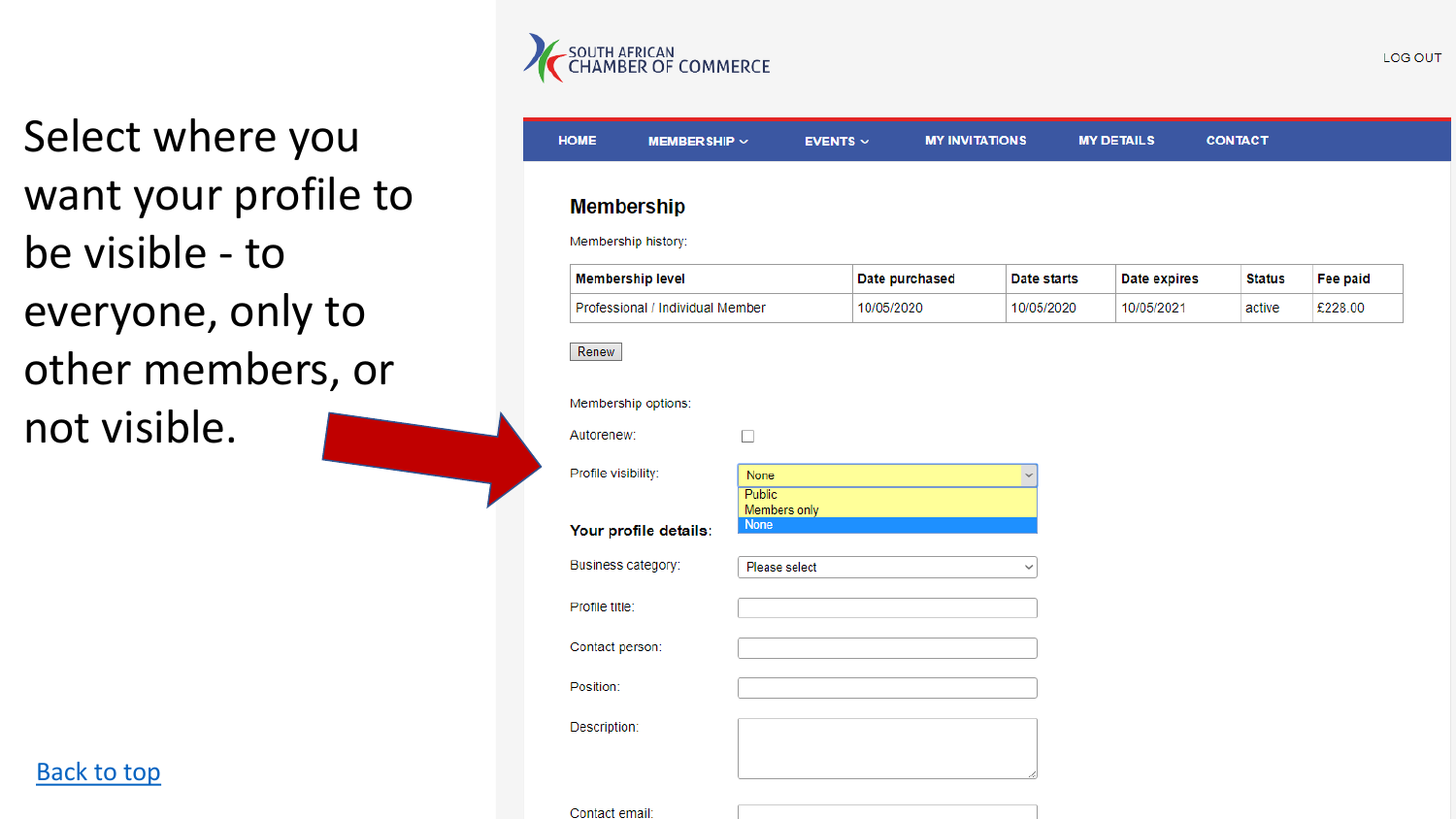iviciniucranių matury.

| <b>Membership level</b>          | Date purchased | Date starts |
|----------------------------------|----------------|-------------|
| Professional / Individual Member | 10/05/2020     | 10/05/2020  |

Renew

#### Membership options:

Autorenew:

 $\Box$ 

Profile visibility:



#### Your profile details:

Business category:

Contact person:

Profile title:

Position:

Description:

Contact email:

Tel:

If you'd like us to add a new category, please let us know.

Select the sector

which closest

matches your

business.

| Please select                 |  |
|-------------------------------|--|
| Import & Export               |  |
| Individuals                   |  |
| Industrial                    |  |
| IT, Web & Mobile              |  |
| <b>Legal Services</b>         |  |
| Leisure & Entertainment       |  |
| Marketing & Advertising       |  |
| Media, Design & Print         |  |
| Mining & Oil                  |  |
| Non-Profit                    |  |
| Photography                   |  |
| <b>Property Services</b>      |  |
| <b>Public Relations</b>       |  |
| Recruitment                   |  |
| Removals & Freight Services   |  |
| Sport                         |  |
| Storage<br>Tourism            |  |
| Trade & Investment            |  |
| <b>Travel &amp; Transport</b> |  |
|                               |  |
|                               |  |

Logo/image:

Website:

Select image to upload: (max: 65kb)

Choose file No file chosen

**Back to top** 

Save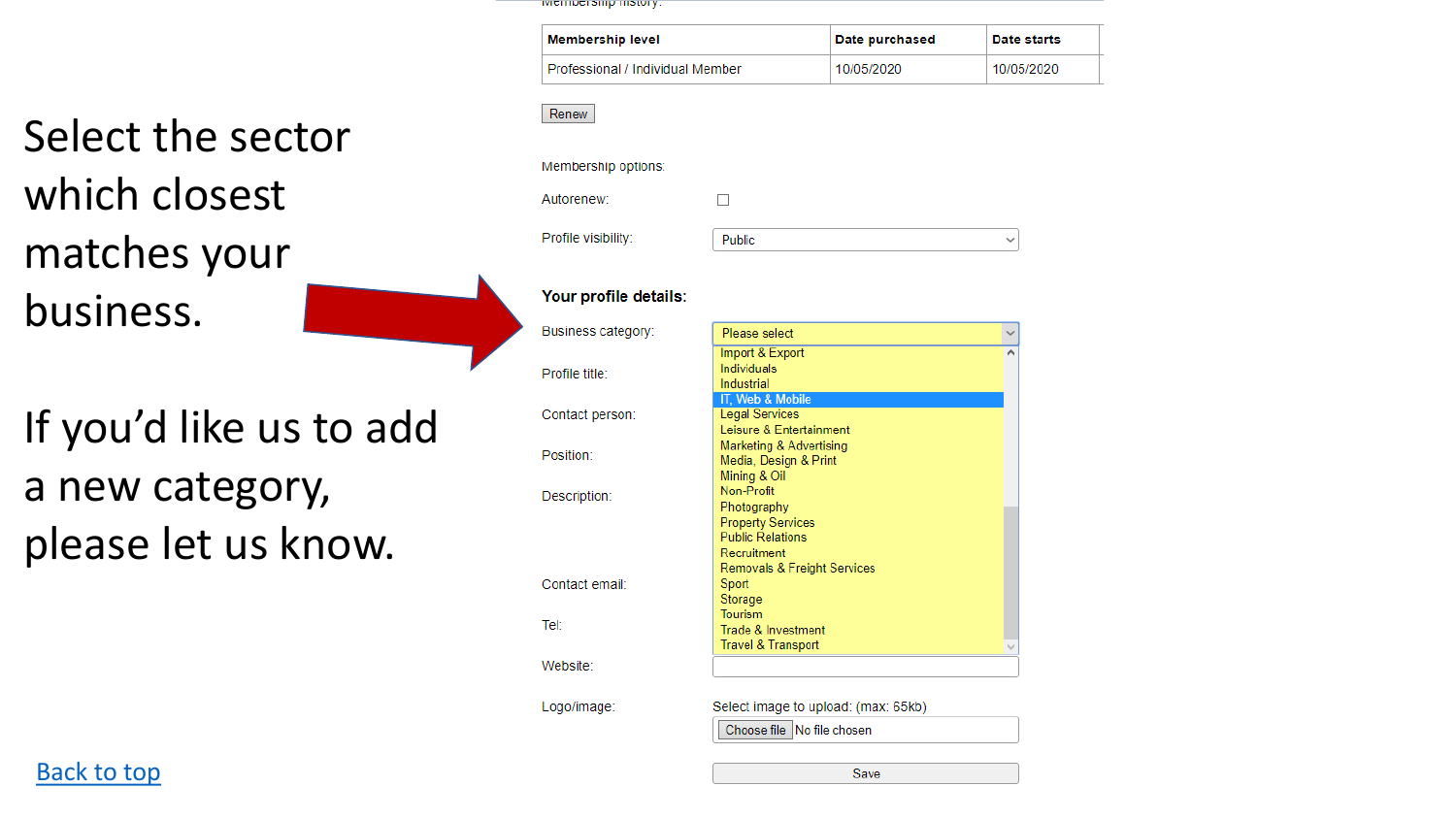Enter the information you want to be displayed. Skip any fields you don't want displayed.

To add a logo or image, click "Choose file", then select your image. It must be smaller than 65kb.

Back to top

## Your profile details:

Business category: Profile title: Contact person: Position: Description: Contact email: Tel: We Logo/image:

IT Web & Mobile

v

**ABC Corp** 

Mr A Sample

**Director** 

This is a description of what ABC Corp does.

myemail@domain.com

012345678

mysite,com

Select image to upload: (max: 65kb)

Choose file No file chosen

Save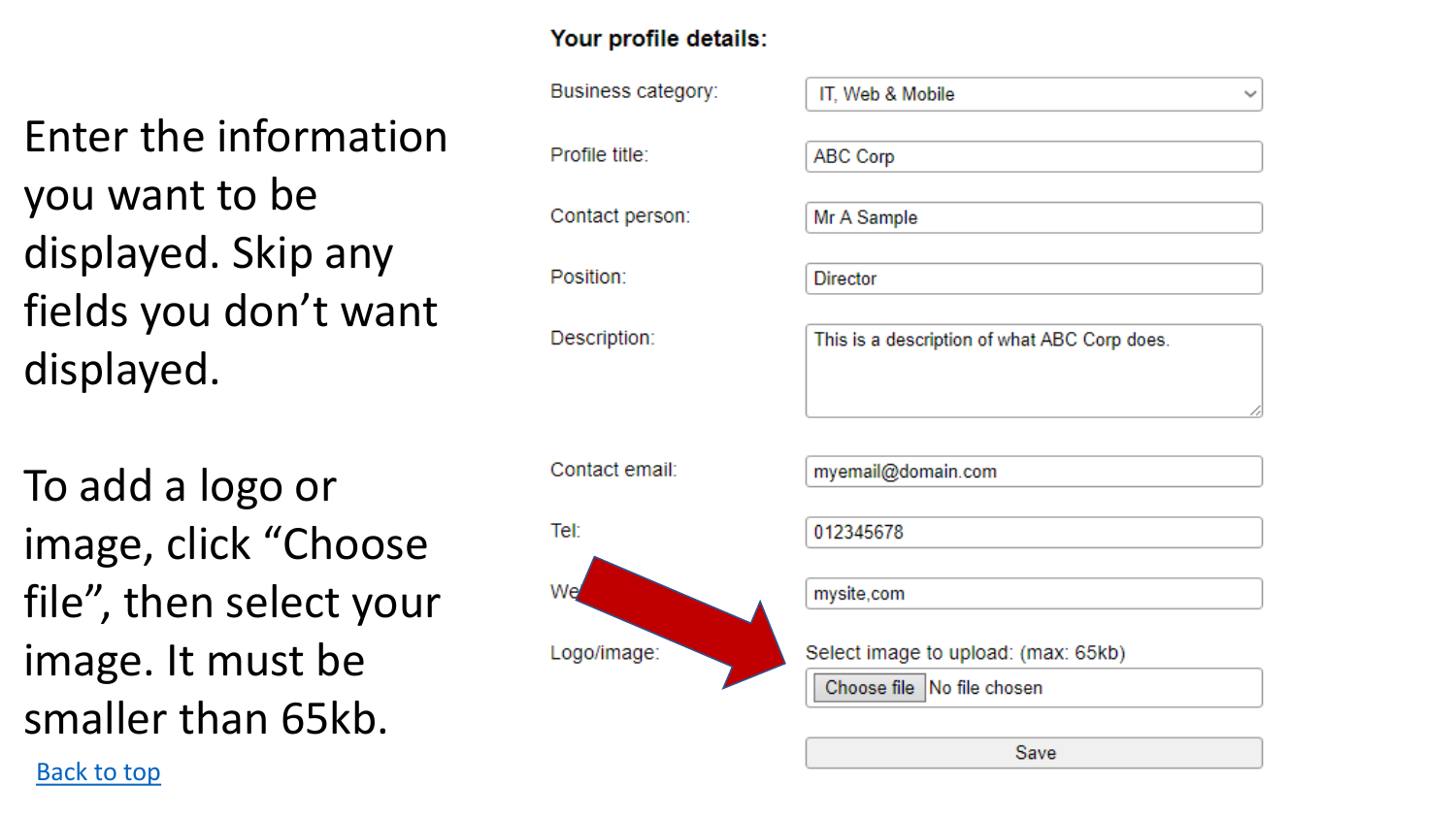Contact email:

When as complete as you want your profile to be, click "Save".

You can edit or change this information at any time.

Tel:

Website:

Logo/image:

myemail@domain.com

012345678

http://mysite.com



Upload a new image: (max: 65kb)

Choose file No file chosen

Save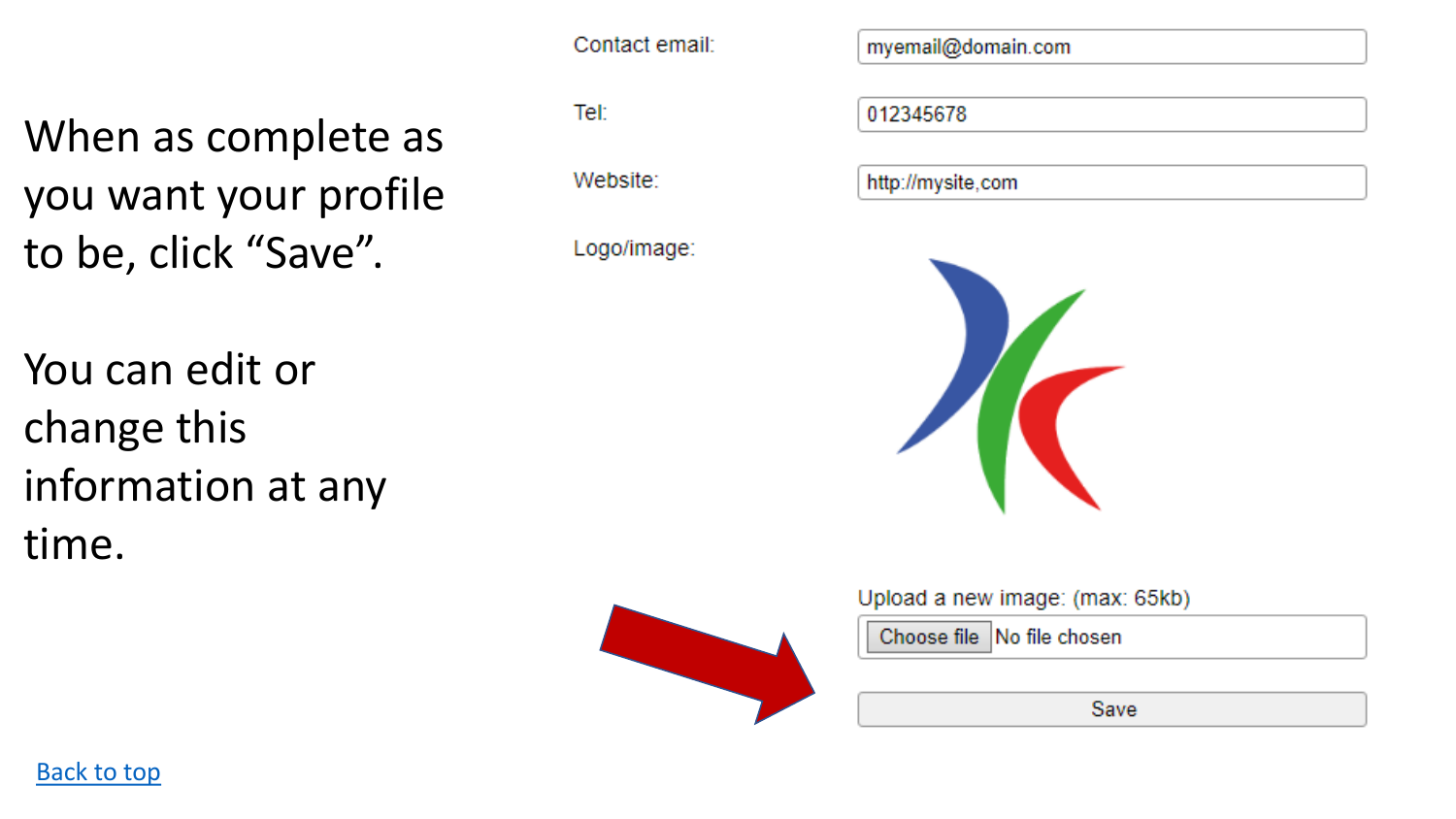

# <span id="page-18-0"></span>View Your Listing

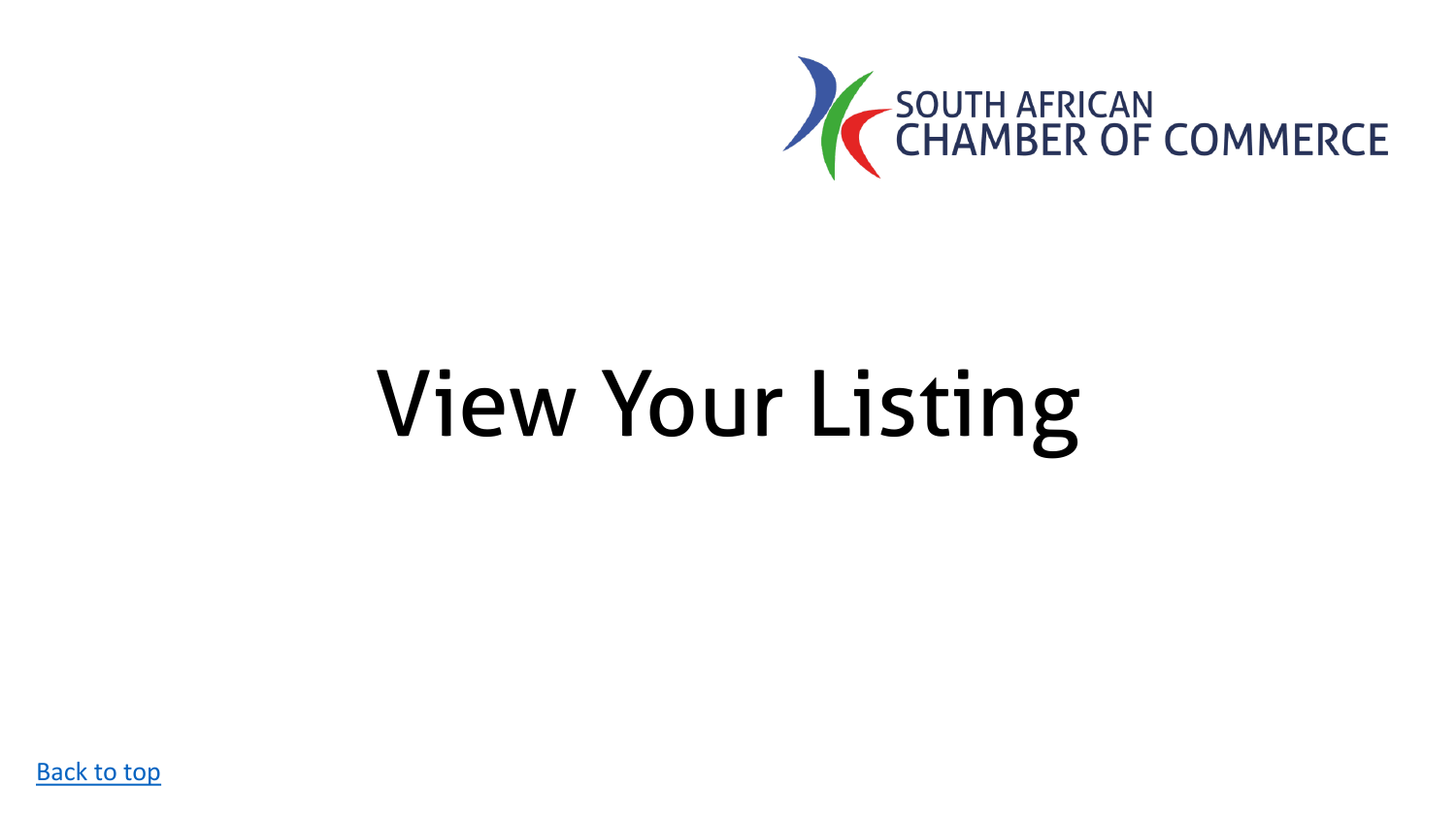

Click "Member Listings" on the Membership menu tab.



MEMBERSHIP ~ EVENTS ~ NEWS  $\sim$ **AWARDS BUSINESS v CHAPTERS v** Membership, profiles and listings -**Strategic Members** Platinum Members Membership Benefits Terms and Conditions of Fees, Sign Up & Categories **Andre Snyman ur Walk August 24, 2020** #solid

Lucas Radebe becomes Solidarity Walk Ambassador

#### **Platinum Members**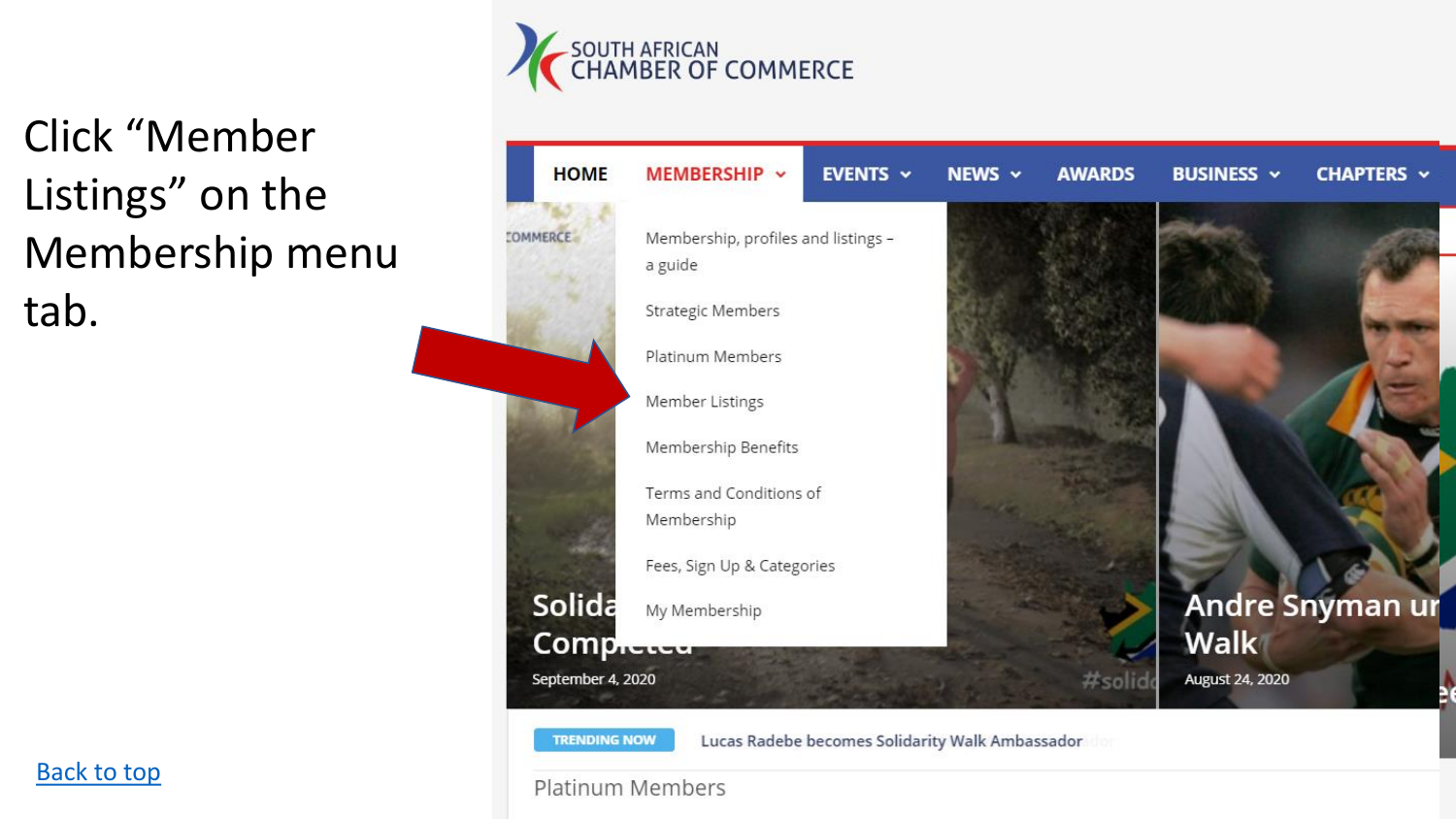# Click on the name of your company.